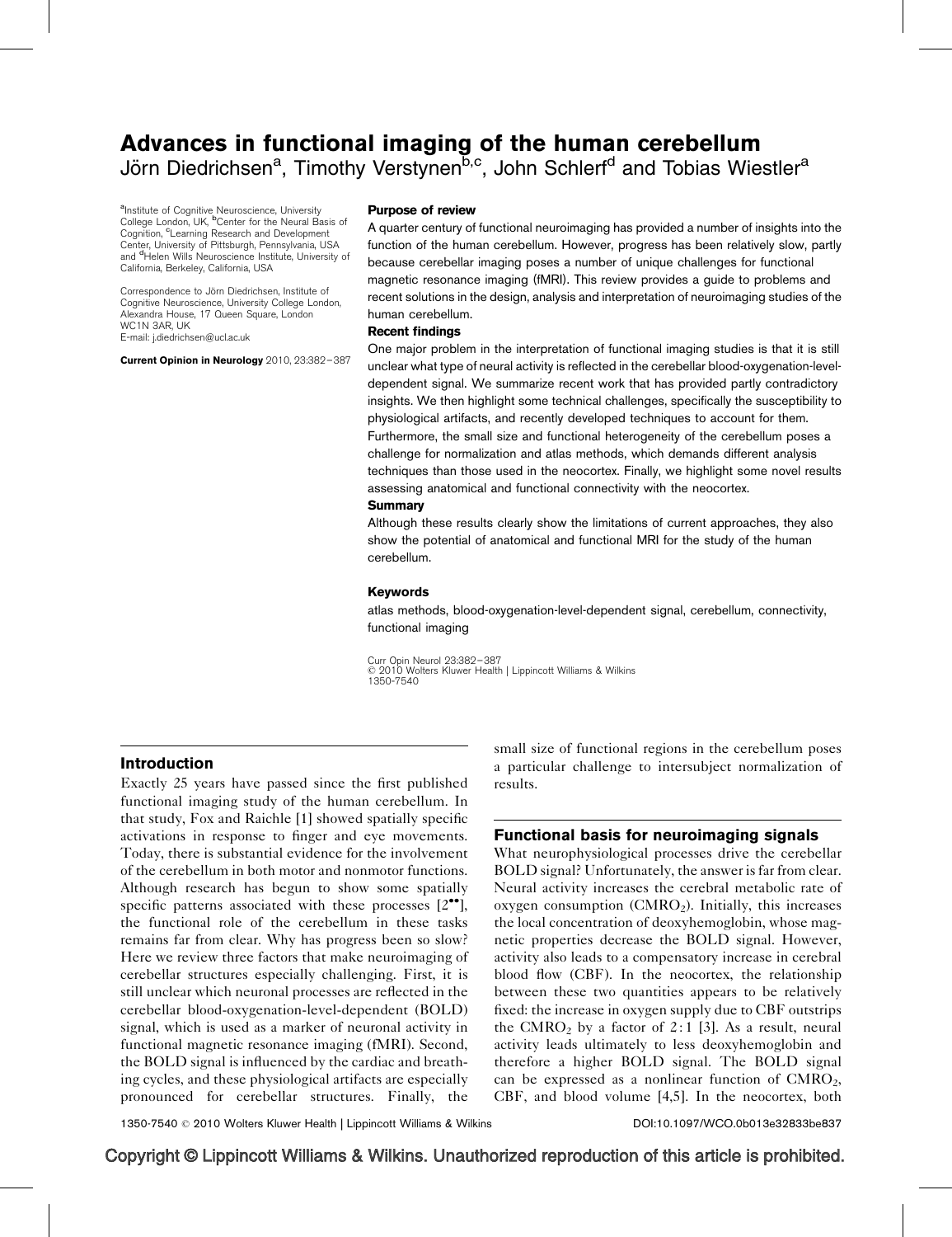activity-dependent energy use [\[6\],](#page-4-0) as well as the BOLD signal [\[7\]](#page-4-0), appear to reflect mostly postsynaptic activity caused by efferent and recurrent excitatory input to a cortical region.

The architecture of the cerebellar cortex is dramatically different from that of the neocortex. There are two input systems to the cerebellar cortex. First, mossy fibers project to granule cells, each of which gives rise to a long parallel fiber. The parallel fiber in turn synapses on the dendritic trees of thousands of Purkinje cells – the only output cell of the cerebellar cortex. Each Purkinje cell also receives strong synaptic input from a single climbing fiber, arising from the inferior olive. To understand the source of the cerebellar BOLD signal we need to understand how much energy (and hence oxygen) these processes demand and how they influence the local blood flow.

Recent calculations based on cell numbers, spontaneous firing rates and membrane potentials  $[8^{\bullet}]$  $[8^{\bullet}]$  $[8^{\bullet}]$  led to the estimation that only 18% of the energy in the rat cerebellar cortex is consumed by Purkinje cells. Granule cells, in contrast, use 67% of the energy, much of which is used to relay mossy fiber input to other cells in the cerebellar cortex. During sensory stimulation, mossy fibers increase their firing rate from nearly 3 Hz at rest to up to 700 Hz [\[9\]](#page-4-0). If blood flow increased proportionally to energy use, these numbers would lead us to conclude that activity-dependent BOLD signal changes are mainly caused by increased signaling in the mossy fiber or parallel fiber system.

For the mossy fiber system, there appears to be a tight coupling between activity and blood flow. Experiments in anaesthetized rats have shown that electrical stimulation of parallel fibers leads to increases in blood flow [\[10\]](#page-4-0). This effect is dependent on glutamatergic signaling and on nitric oxide as a vasodilatory signal [\[11\]](#page-4-0). The increases in CBF outstrip the concomitant increases in CMRO2, thereby leading to an increase in tissue oxygen [\[12](#page-4-0)<sup>••</sup>[\]](#page-4-0) and, by inference, the BOLD signal.

For the climbing fiber systems this relationship is less clear. One study indicates that climbing fiber input provides a major source of blood flow modulation. After lesions of the inferior olive, whisker stimulation produced only 42% of the blood flow increase observed in shamlesioned rats [\[13\].](#page-4-0) This would indicate that more than half of the BOLD signal reflects climbing fiber input. In contrast, increasing complex- and simple-spike firing rate in Purkinje cells by pharmacologically removing inhibitory input from interneurons increases CMRO<sub>2</sub> but not CBF [\[12](#page-4-0)<sup>\*\*</sup>[\]](#page-4-0). According to these results, increases in complex-spike rates would lead to a decrease in BOLD signal.

Thus, the question of which neural processes are reflected in the cerebellar BOLD signal remains unanswered. Whereas it is clear that increased mossy fiber or parallel fiber input would lead to robust increases of the regional BOLD signal, it is still unclear whether climbing fiber input would be visible at all, and if so, to what degree. Because of possible interspecies differences, parallel electrophysiological recording and BOLD measurements in the monkey cerebellum would constitute an important step forward.

# Physiological artifacts

Due to its dependence on blood flow and oxygenation, the BOLD signal is highly sensitive to changes in respiration and cardiac function. This is especially true for the cerebellum and the brainstem, which are surrounded by a dense bed of vasculature. Physiological processes may be correlated with the task that participants perform: systematic heart rate changes are known to occur in many tasks involving the control of action [\[14\]](#page-4-0) as well as feedback processing in cognitive tasks [\[15\]](#page-4-0). Thus, we may easily misinterpret BOLD signal changes caused by physiological processes as being caused by neural activity.

Fortunately, physiological signals are easily recorded, as modern MRI scanners include pneumatic belts to record respiration and pulse oximeters or ECG to record heartbeats. The main challenge then becomes how to remove physiological artifacts from the fMRI signals based on these recordings.

There are two principal ways that physiological processes can influence the BOLD signal. First, the time of slice acquisition relative to the physiological event is important [\(Fig. 1](#page-2-0)a). The rate of flow varies for different phases of the cardiac cycle, and the brainstem shows considerable movement with every heartbeat. Furthermore, the rise and fall of the chest during breathing induces subtle changes in the magnetic field. Because we do not know a priori how exactly the BOLD signal changes with these events, a universal solution is to include both the sine and the cosine – as well possibly higher harmonics – of the phase of the physiological process as nuisance covariates within a standard GLM analysis. This RETROICOR method [\[16\]](#page-4-0) was developed for the cerebral cortex, but provides an efficient way of noise reduction for subtentorial structures as well. Within the brainstem, good removal or physiological artifacts has been demonstrated utilizing three harmonics of respiration, two harmonics of heart rate, as well as a multiplicative term [\[17\]](#page-5-0). For areas around the cerebellum and brainstem we have found that up to 40% of the variance in the raw fMRI signal can be explained by the first two harmonics of heart and breathing ([Fig. 1](#page-2-0)b).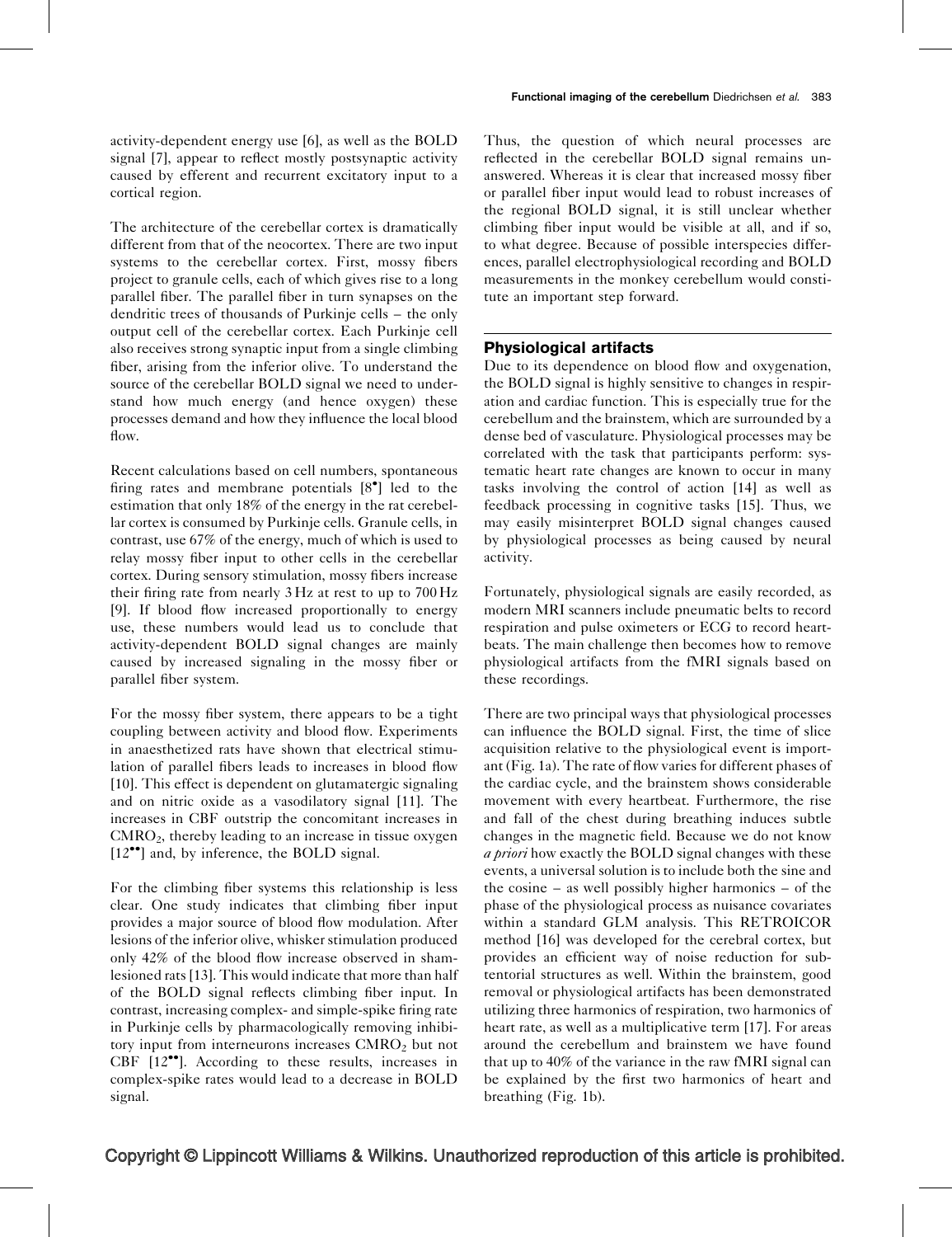<span id="page-2-0"></span>



(a) The time point when a slice is acquired in respect to the heart beats influences the BOLD signal. Two regressors, the sine and cosine of relative phase (second row), capture the lowest frequencies of this dependence. Because the heart rate is usually faster than image acquisition, the regressors for relative phase (fourth row) are under-sampled versions of the relative phase functions and contain low frequencies. The instantaneous heart rate (bottom row) exerts an independent effect on the BOLD signal. (b) Percentage of the variance of the raw BOLD signal that can be explained by cardiac and respiratory relative phase regressors, shown on a group-average parasagittal slice. Around the brainstem up to 35% of the imaging signal is caused by physiological artifacts.

The second type of effect on the BOLD signal comes from the instantaneous rate of the physiological process (Fig. 1a, bottom panel). Spontaneous changes in the rate of breathing have a long-lasting effect on the BOLD signal [\[18\]](#page-5-0). Part of the influence is likely to be related to a high correlation between breathing rate and changes in end-tidal carbon dioxide [\[19](#page-5-0)\*\*[\]](#page-5-0), a potent vasodilator. Removing these rate effects can significantly reduce noisy signals in gray matter [\[18,19](#page-5-0)<sup>••</sup>[\].](#page-5-0) Changes in the rate of cardiac output are also reflected in the BOLD signal. Heart rate regressors have been reported to capture approximately 1% of the variance across the brain at rest [\[20\]](#page-5-0). Changes in cardiac rate affect the BOLD signal with a time-course similar to the canonical hemodynamic response function [\[21\].](#page-5-0)

Inclusion of the appropriate noise regressors can drastically improve the quality of the analysis. For functional connectivity studies (see below) these regressors are essential for reducing the Type I error rate. Even for traditional fMRI studies – especially those studying brainstem structures, such as the inferior olivary nucleus [\[22,23\]](#page-5-0) – the inclusion is important because heart rate may vary systematically with the task in question. While the proper balance between noise reduction and overfitting has to be determined in each individual case, recording heart rate and breathing should become commonplace for cerebellar imaging studies to ensure that the effects of interest do not correlate systematically with either the phase or the rate of physiological processes.

# Anatomical localization

The cerebellum consists of a number of clearly defined lobules and sublobules, each of which has its own pattern of connectivity with the neocortex [\[24\]](#page-5-0) – and likely its own functional role  $[2^{\bullet\bullet}]$  $[2^{\bullet\bullet}]$ . Thus, the cerebellum is perhaps as functionally diverse as the neocortex – at oneninth of the volume. Current methods of group analysis in MRI seldom provide a sufficient level of spatial accuracy to explore functional localization in detail.

The first problem is variability. Because of difference in shape, it is not guaranteed that the lobules of two individual cerebella superimpose in group space. Indeed, using standard spatial normalization procedures, the location of the primary fissure (boundary between V and VI) spreads over 1–2 cm [\[25\].](#page-5-0) While averaging anatomical scans across participants, all spatial details of the underlying anatomy are lost. Therefore, it is virtually impossible to precisely assign functional activation to different lobules.

An equally serious problem is bias. Even within the same neuroimaging coordinate system (e.g. MNI152), different normalization methods may lead to substantially different locations of the same cerebellar structure in atlas space. For example, it is a common practice to use nonlinear normalization in SPM to conduct a group analysis and to then interpret the coordinates using the fMRI atlas of the human cerebellum [\[26\]](#page-5-0). Because the atlas is based on a single individual with a unique anatomy, and because the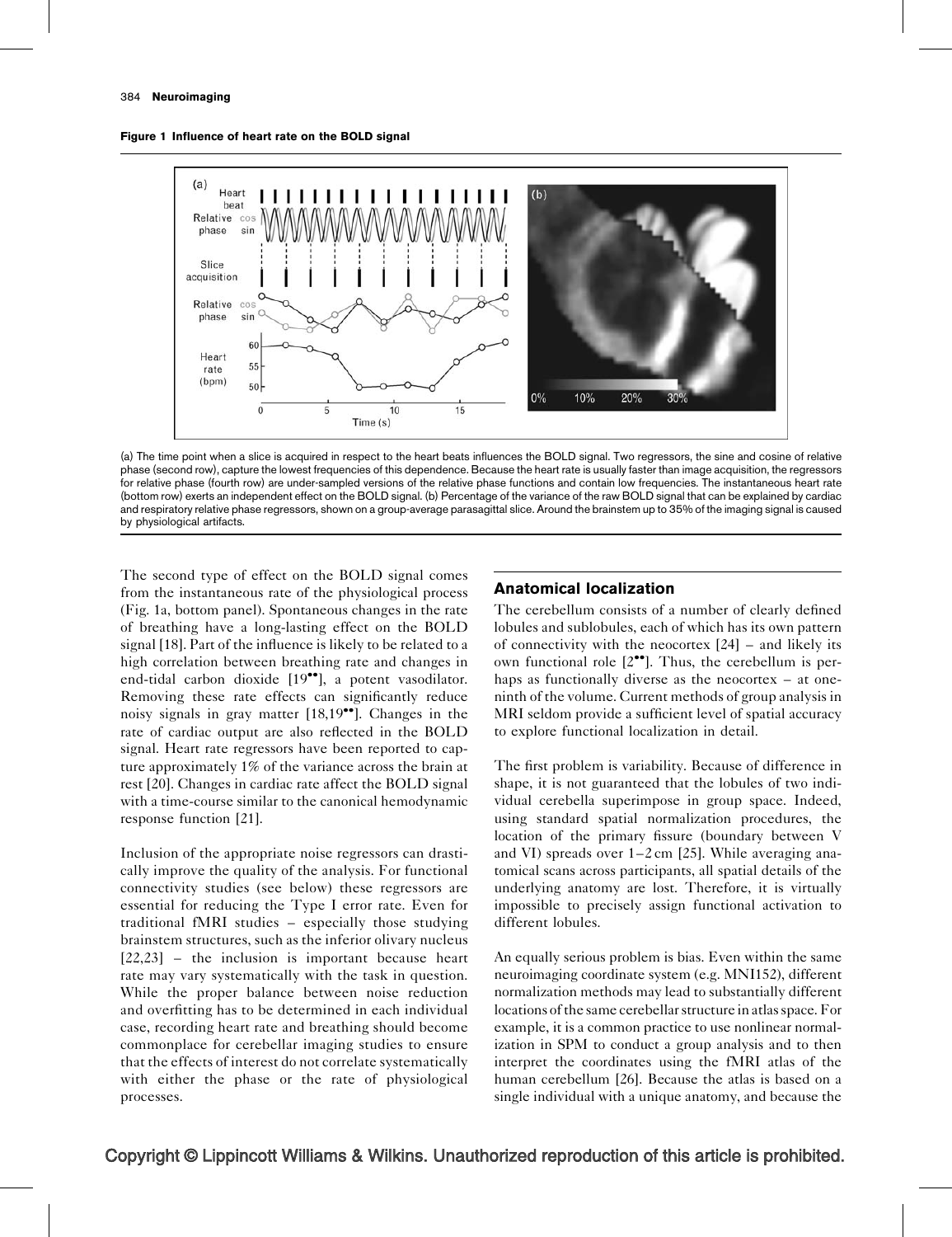Figure 2 Anatomical bias in different normalization complicates spatial inference



The outline of the average cerebellar gray matter  $($ >50%) of 20 participants is shown after normalization to MNI space (coronal slice  $y = -66$ ). While most normalization methods (gray, FSL, segmentation in SPM, SUIT) are unbiased in respect to each other, standard nonlinear SPM normalization (thick black line) leads to an elongated cerebellum in atlas space. The location of the cerebellar atlas of one individual (thin black line, 26) differs slightly from each of the group averaged maps. The lobular assignment of the individual atlas agrees for only 38% of all cerebellar voxels with an SPM-normalized group analysis, and for 52–55% of all cerebellar voxels with the other normalization methods (FSL, segmentation in SPM, SUIT). These in turn agree for 76–82% of all cerebellar voxels with each other.

normalization method used for the atlas is biased differently than that typically used for the group analysis itself, large discrepancies between the two arise (Fig. 2). A systematic comparison between the most likely lobules of 20 participants after SPM normalization and the lobules in the atlas indicates that a coordinate-based assignment would only be correct for 38% of the voxels.

To ameliorate this situation, we have developed a refined population template and normalization method [spatially unbiased infratentorial template (SUIT)]. The method is able to fully align subtentorial anatomical structures to each other, reducing the anatomical variability after alignment. Even compared to recent whole-brain normalization methods, such as nonlinear normalization in FSL and unified segmentation in SPM [\[27\],](#page-5-0) SUIT improves the overlap of individual lobules by nearly  $8\%$  [\[28](#page-5-0)<sup> $\bullet$ </sup>[\]](#page-5-0). This normalization method also has the advantage of providing a segmentation mask, thereby preventing activity from the visual cortex from bleeding into the superior cerebellum. Furthermore, to overcome the problem of systematic biases, we have developed a prob-abilistic atlas of the cerebellum [\[28](#page-5-0)<sup>\*</sup>[\]](#page-5-0). Because this atlas is generated for different normalization methods, it allows for valid and accurate lobular annotation of activations found in group analyses. Although these techniques provide sufficient accuracy for fMRI studies of the cerebellar cortex, more specialized techniques for the

alignment of the deep cerebellar and other brainstem nuclei need to be developed.

### Mapping cerebellar–cortical connectivity

The function of each cerebellar lobule depends on its connections with the neocortex. However, anatomical connections between the neocortex and cerebellum synapse in the pontine nuclei, deep cerebellar nuclei, and thalamus are difficult to trace using conventional methods. The use of trans-synaptic viral tracers, however, has revealed some elements of this connectivity. A motor loop that connects lobules V and VIII with M1 and a nonmotor loop that connects Crus II with area 46 in the prefrontal cortex have been identified [\[29](#page-5-0)°[\]](#page-5-0). Unfortunately, the connectivity of other lobules (e.g. VIIB, IX, etc.) is unknown. Because of large interspecies differences in regard to the organization of the lateral cerebellum and prefrontal cortex [\[30\],](#page-5-0) in-vivo mapping of neocortical–cerebellar connections in humans would provide an important advance in understanding the functions of these areas.

The most widely employed MR technique to study anatomical connectivity is diffusion tensor imaging (DTI). White matter bundles have a strong asymmetry of water diffusion along their axons, and DTI measures the direction and magnitude of this diffusion. In the cerebellum, DTI has been used to generate structural integrity measures, such as fractional anisotropy (the strength of directional preference) and diffusivity (magnitude of diffusion). In the cerebellar peduncles, these measures stabilize during the first few years of development [\[31\]](#page-5-0) and can be used to identify white matter damage in several cerebellar-linked disorders, such as dystonia [\[32\]](#page-5-0), schizophrenia [\[33\]](#page-5-0), and ataxia [\[34,35](#page-5-0)<sup>\*</sup>[\]](#page-5-0).

General white matter integrity measures, however, are limited in their ability to distinguish which pathways are damaged in regions with multiple fiber tracts. In these situations one can apply tractography, a set of techniques that map the trajectories of clustered fiber bundles based on diffusion data. For example, probabilistic tractography [\[36\]](#page-5-0) was recently used to reveal structural connectivity deficits in the cerebello-thalamic pathways of gene carriers for primary dystonia [\[37](#page-5-0)"[\].](#page-5-0)

Tractography methods have also been used to study healthy patterns of connectivity between cortical and cerebellar regions [\[38–40\].](#page-5-0) A recent study [\[41](#page-5-0)- [\]](#page-5-0) attempted to identify the connections between the cerebellar lobules and cortical areas. While these probability maps showed connectivity between VIIA Crus I and II and prefrontal cortex [\[24\]](#page-5-0), the well-established connections between lobule V and M1 could not be demonstrated clearly. Tractography may fail in these situations because fibers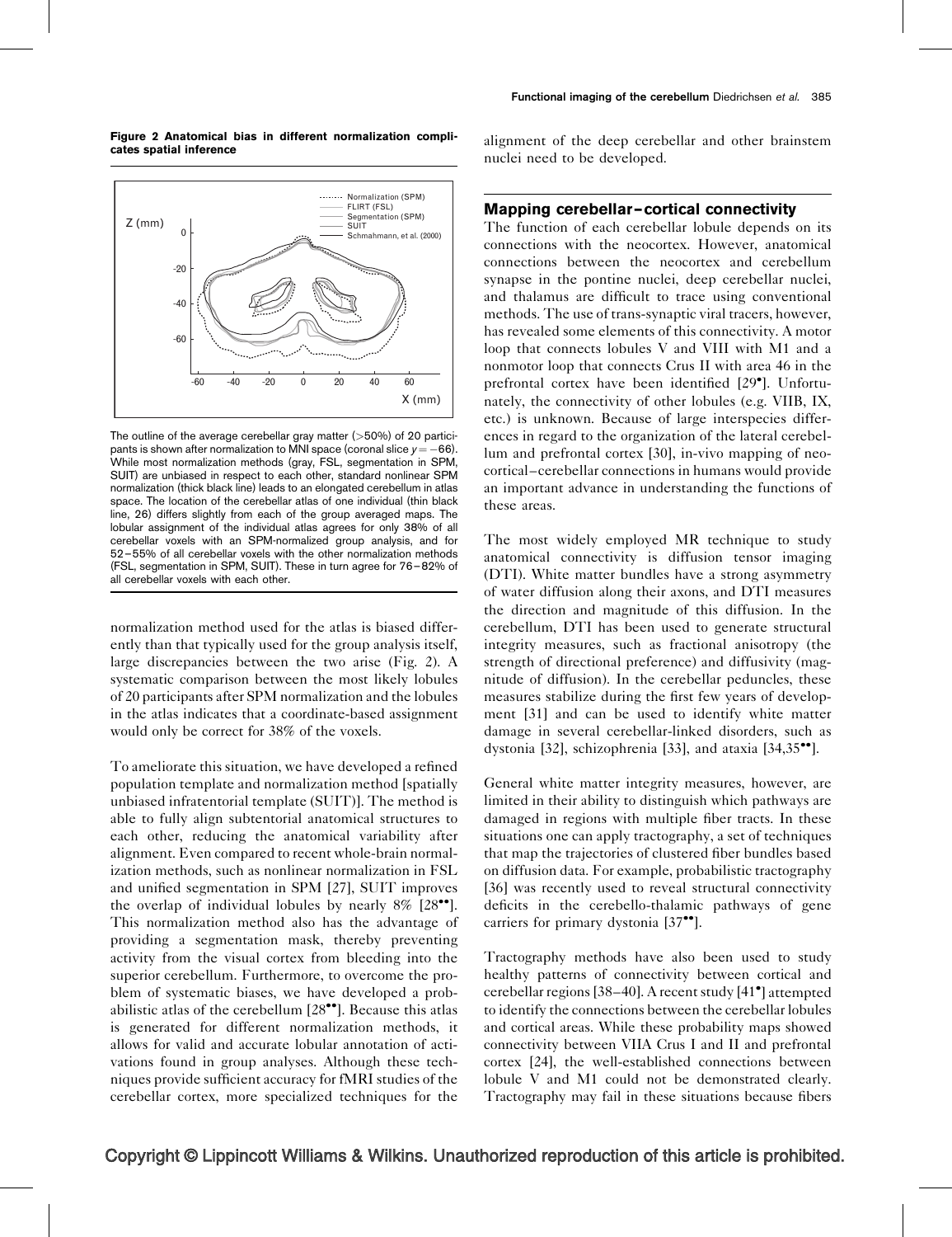<span id="page-4-0"></span>connecting the neocortex and cerebellum navigate dense areas of the midbrain with multiple fiber crossings. Whereas the standard tensor model has been shown to have a limited capability at navigating fiber crossings [\[42\]](#page-5-0), recent advances in high-angular-resolution diffusion imaging, such as diffusion spectrum imaging (DSI), have shown some promise solving this problem [\[43,44\]](#page-5-0). For example, Granziera and colleagues [\[45](#page-5-0)<sup>••</sup>[\]](#page-5-0) used DSI to track projections from the inferior olive to areas in cerebellar cortex and projections from the interpositus nucleus to the red nucleus. Although many technical difficulties still remain to be overcome, high-angular-resolution diffusion imaging methods hold promise for mapping the topography of projections to and from the human cerebellum.

A general challenge for diffusion imaging, however, is tracking polysynaptic connections through small and intricately organized regions, such as the pontine and the deep cerebellar nuclei. Functional connectivity MRI (fcMRI) [\[46\]](#page-5-0) provides an alternative avenue to investigate neocortical–cerebellar circuits. Rather than mapping anatomical connectivity, fcMRI relies on the correlation of resting state fMRI time-series between a seed region and the rest of the brain, relying on the assumption that regions which form part of a functional network will be spontaneously correlated. Using this technique, two recent studies [\[47](#page-5-0)°[,48](#page-5-0)°<sup>•</sup>[\]](#page-5-0) have clearly demonstrated two distinct cortico-cerebellar networks: a motor network involving lobules V and VIII and the contralateral sensorimotor cortex; a nonmotor network involving Crus I and II and contralateral prefrontal and parietal areas. A third study further suggests that we may be able to identify additional loops. Using independent component analysis, Habas and colleagues [\[49](#page-5-0)<sup>••</sup>[\]](#page-5-0) analyzed the cerebellar constituent parts of five well-known components typically visible in resting-state fMRI data. The authors identified the two main networks found in [\[47](#page-5-0)\*[,48](#page-5-0)\*\*[\]](#page-5-0), but also found that activity in lobule IX was correlated with the default-mode network involving medial prefrontal and retrosplenial cortex. Interestingly, a similar result was found in [\[48](#page-5-0)<sup>\*</sup>[\]](#page-5-0). While these results clearly need to be replicated and extended, with particular care taken to address potential physiological confounds, they indicate that fcMRI may serve as a useful application of existing methodologies to study corticocerebellar networks in the human.

## Conclusion

Due to functional heterogeneity, small spatial size, and susceptibility to physiological artifacts, the human cerebellum poses many challenges to MRI research. We believe, however, that many of these difficulties can be overcome using specialized imaging and analysis techniques, many of which we have highlighted here. With such methods, functional and anatomical MRI

provides a unique window into the function of the cerebellum in health and disease.

### Acknowledgements

The work relevant to this paper was supported by grants to the first author from the National Science Foundation (BSC 0726685), and the Welsh Institute of Cognitive Neuroscience (WBC027).

### References and recommended reading

Papers of particular interest, published within the annual period of review, have been highlighted as:

- of special interest
- $\bullet \bullet$ of outstanding interest

Additional references related to this topic can also be found in the Current World Literature section in this issue (p. 436).

- 1 Fox PT, Raichle ME, Thach WT. Functional mapping of the human cerebellum with positron emission tomography. Proc Natl Acad Sci U S A 1985; 82:7462–7466.
- 2 Stoodley CJ, Schmahmann JD. Functional topography in the human cere-
- $\bullet$ bellum: a meta-analysis of neuroimaging studies. Neuroimage 2009; 44:489–501.

Meta-analysis of 53 functional neuroimaging studies suggesting spatial segregation of sensory-motor, executive, language, spatial and emotional functions in the human cerebellum.

- 3 Hoge RD, Atkinson J, Gill B, et al. Linear coupling between cerebral blood flow and oxygen consumption in activated human cortex. Proc Natl Acad Sci U S A 1999; 96:9403–9408.
- Buxton RB, Wong EC, Frank LR, Dynamics of blood flow and oxygenation changes during brain activation: the balloon model. Magn Reson Med 1998; 39:855–864.
- 5 Mandeville JB, Marota JJ, Ayata C, et al. Evidence of a cerebrovascular postarteriole windkessel with delayed compliance. J Cereb Blood Flow Metab 1999; 19:679–689.
- 6 Attwell D, Iadecola C. The neural basis of functional brain imaging signals. Trends Neurosci 2002; 25:621–625.
- 7 Logothetis NK, Pauls J, Augath M, et al. Neurophysiological investigation of the basis of the fMRI signal. Nature 2001; 412:150–157.
- 8  $\bullet$ Howarth C, Peppiatt-Wildman CM, Attwell D. The energy use associated with neural computation in the cerebellum. J Cereb Blood Flow Metab 2010; 30:403–414.

Calculation of the distribution of ATP consumption in the rat cerebellum. The results are important for evolutionary arguments regarding the efficiency of different computational functions of the cerebellum, and have implications for the neural origin of functional imaging signals.

- Rancz EA, Ishikawa T, Duguid I, et al. High-fidelity transmission of sensory information by single cerebellar mossy fibre boutons. Nature 2007; 450:1245–1248.
- 10 Iadecola C, Li J, Xu S, Yang G. Neural mechanisms of blood flow regulation during synaptic activity in cerebellar cortex. J Neurophysiol 1996; 75:940– 950.
- 11 Yang G, Chen G, Ebner TJ, Iadecola C. Nitric oxide is the predominant mediator of cerebellar hyperemia during somatosensory activation in rats. Am J Physiol 1999; 277:R1760–1770.
- 12 Thomsen K, Piilgaard H, Gjedde A, et al. Principal cell spiking, postsynaptic  $\bullet$ excitation, and oxygen consumption in the rat cerebellar cortex. J Neurophysiol 2009; 102:1503–1512.

Measures changes in blood flow and tissue oxygen concentration in response to parallel fiber stimulation. The study finds that pharmacological disinhibition of Purkinje cells leads to increases in CMRO<sub>2</sub> without concomitant increases in blood flow.

- 13 Zhang Y, Forster C, Milner TA, ladecola C, Attenuation of activity-induced increases in cerebellar blood flow by lesion of the inferior olive. Am J Physiol Heart Circ Physiol 2003; 285:H1177–1182.
- 14 Jennings R, van der Molen M. Cardiac timing and the central regulation of action. Psychol Res 2002; 66:337–349.
- 15 Crone E, Somsen R, Zanolie K, Van der Molen M. A heart rate analysis of developmental change in feedback processing and rule shifting from childhood to early adulthood. J Exp Child Psychol 2006; 95:99–116.
- 16 Glover G, Li T-Q, Ress D. Image-based method for retrospective correction of physiological motion effects in fMRI: RETROICOR. Magn Reson Med 2000; 44:162–167.